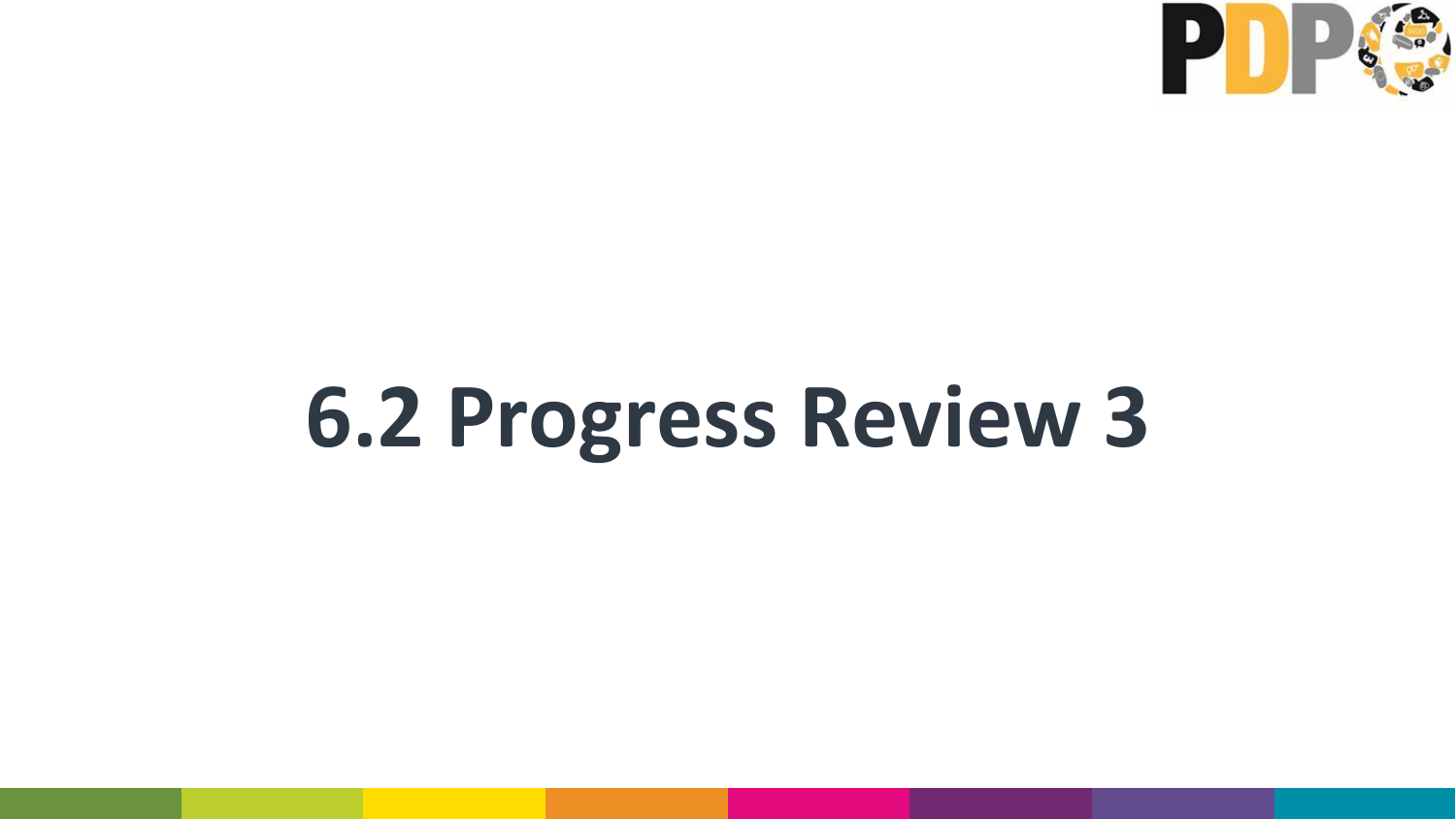# **Supporting Learning**

- Students will regularly review their progress at three key points across the 6.2 year
- Tutors monitor academic progress across all subjects and meet with students in tutor period
- Teachers monitor academic progress within their subject and meet with students at regular points in the year
- Parents/carers receive letters detailing progress in advance of the two opportunities to meet with staff

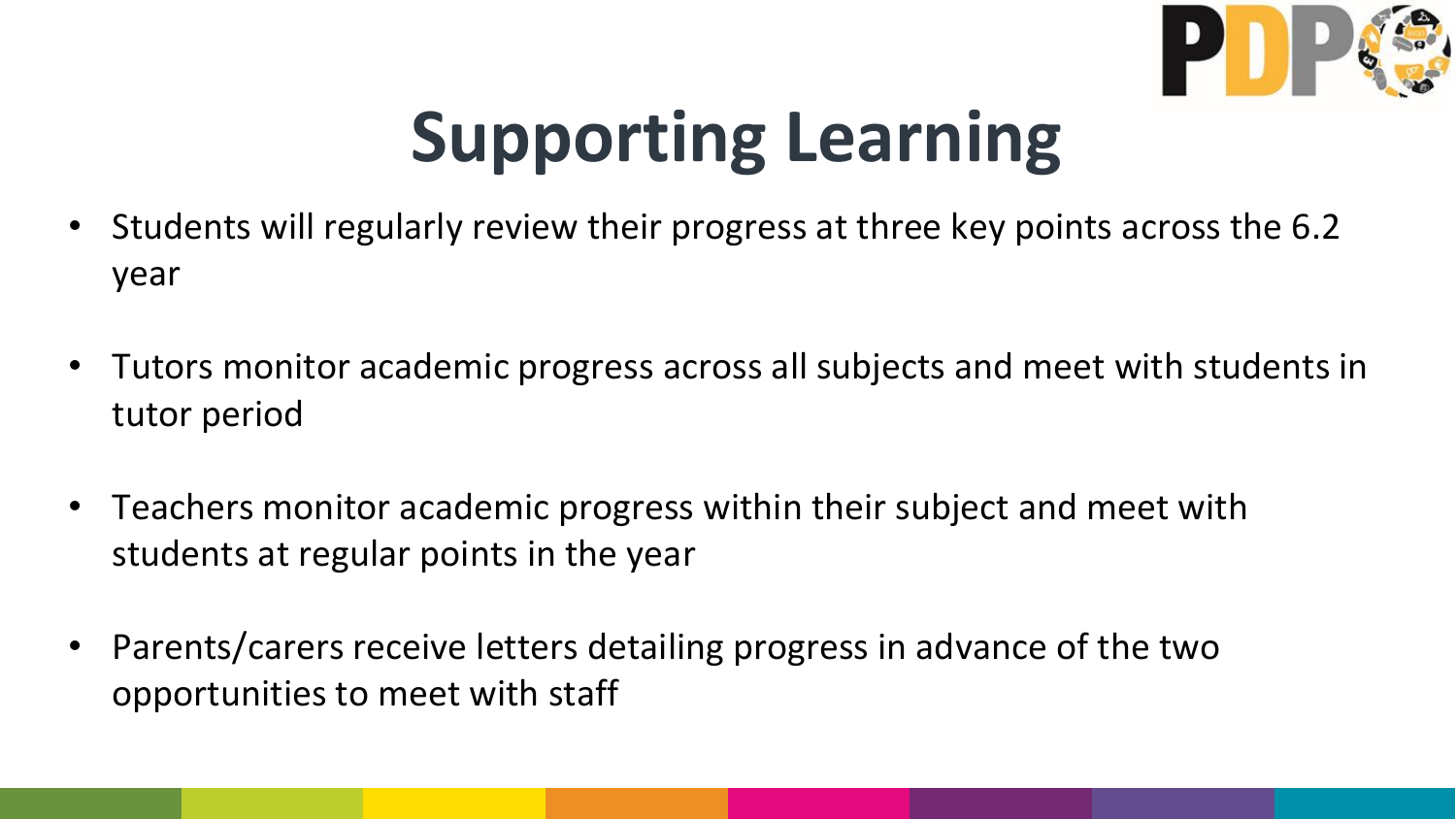### **Progress Review – Overview**

- Progress Review reports will include any of the following:
- o Your Attendance
- o Your Level of effort: 1 (Excellent) to 4 (Cause for Concern)
- o Your Minimum Grade
- o Your Current Progress/Grade
- o Your Estimated Grade
- o Invite to a Progress Review evening: If your academic progress is causing concern
- o Your UCAS grade
- o The **Progress Review 3** report will be sent via email to students and their parents/guardians on the **22nd April**

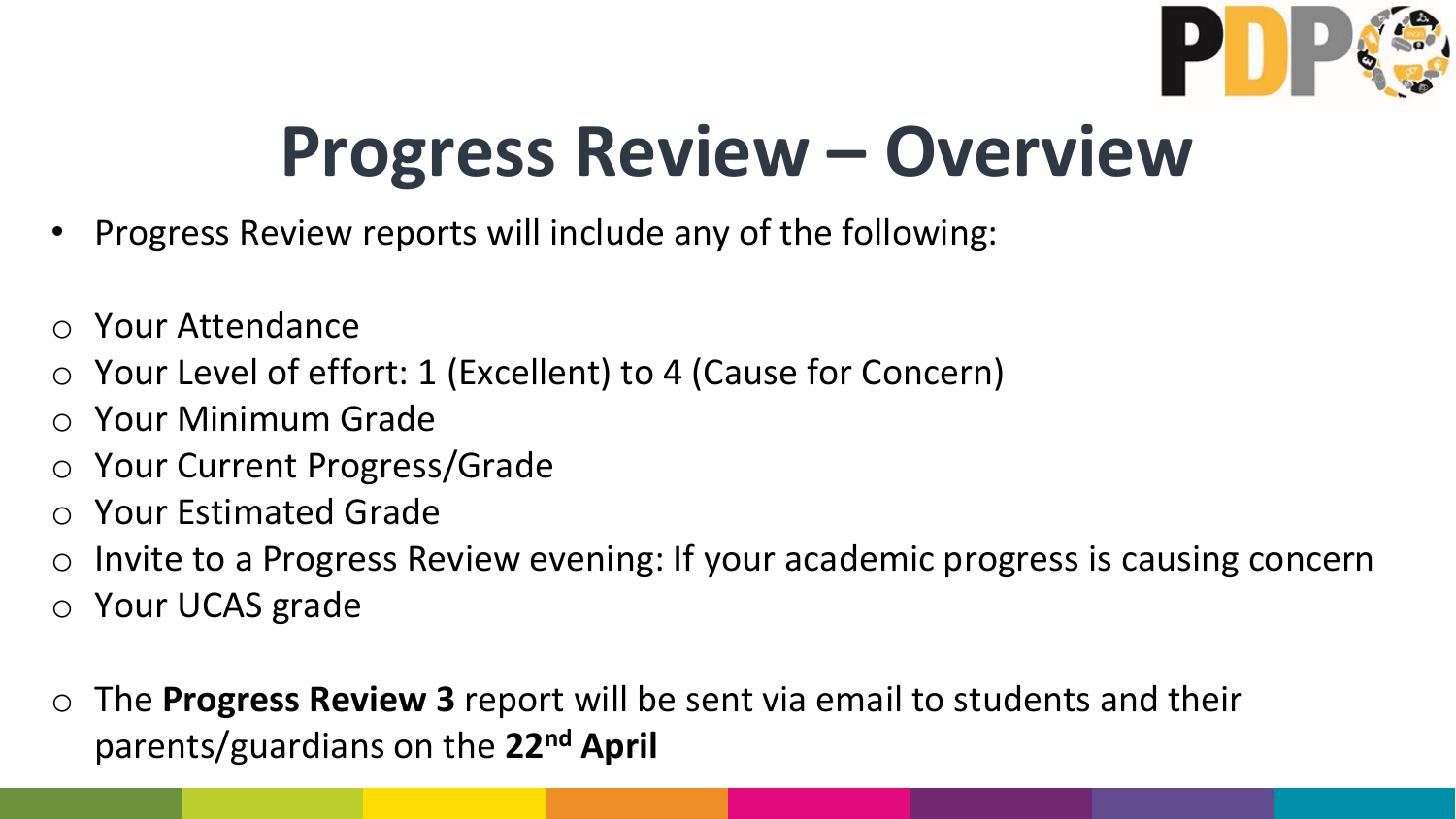

![](_page_3_Picture_1.jpeg)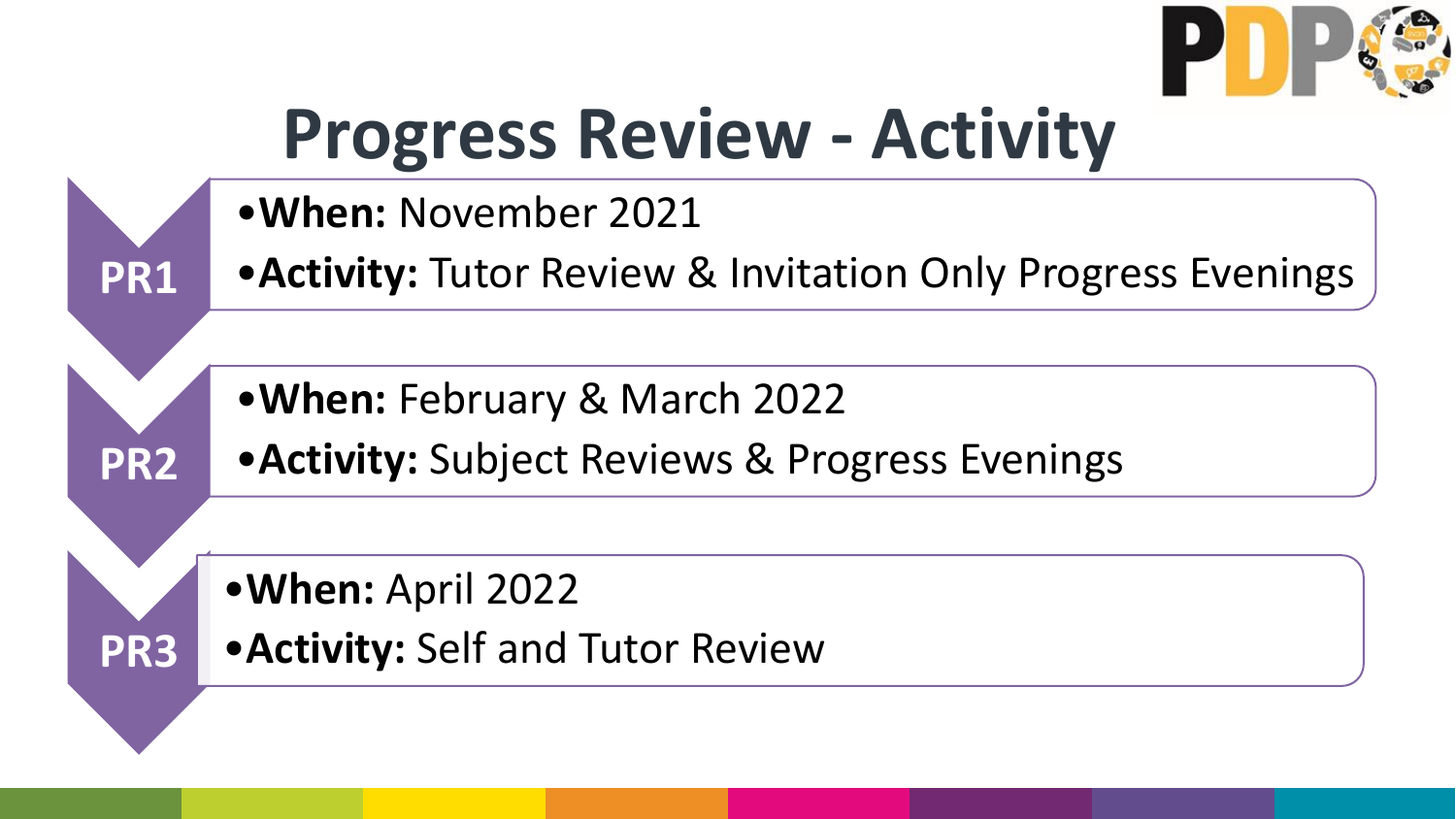## **Progress Review - Minimum Grade**

- Your **Minimum Grade** shows what students with similar GCSE results to you achieved as their final grades, on average, in previous years.
- It is important to note that this is **just an average** and in many cases, with hard work, students achieved grades higher (in some case much higher) than their Minimum Grades.
- Students will always be encouraged to **exceed** the minimum grade.

![](_page_4_Picture_4.jpeg)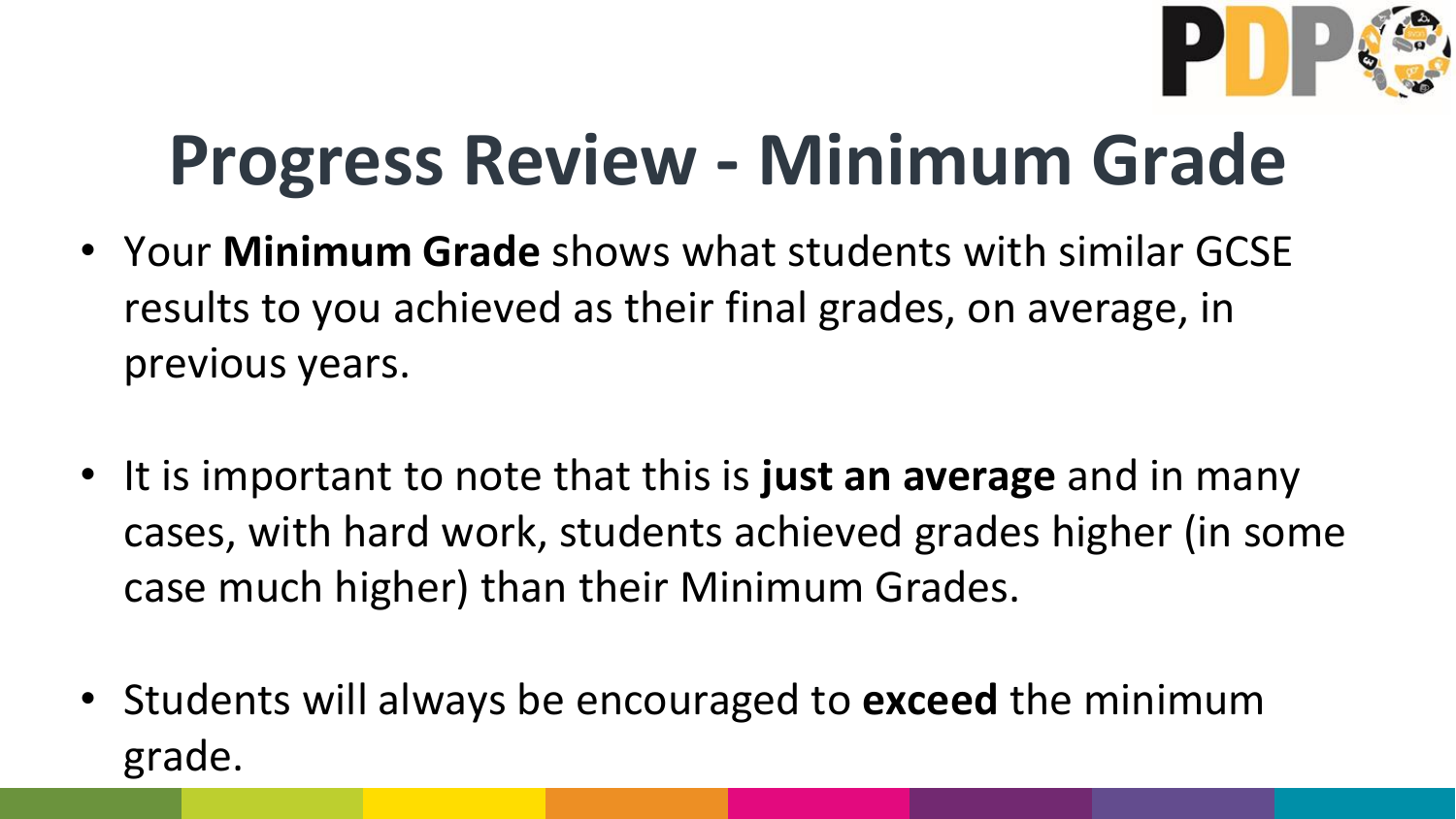## **Progress Review - Current Grade**

- At each Progress Report, every **subject area** publishes how the Current/Estimated Grade has been arrived at. The **'Progress Review – Grade Summary'** can be found in every subject portal site under **'Polices'.**
- A **Current Grade** is the grade a student is **currently working** at on their A level, GCSE or BTEC subject.
- The Current Grade judgement should be based on the most **relevant and recent assessment(s)** completed on the course so far together with the **professional opinion** of the subject teacher(s).

![](_page_5_Picture_4.jpeg)